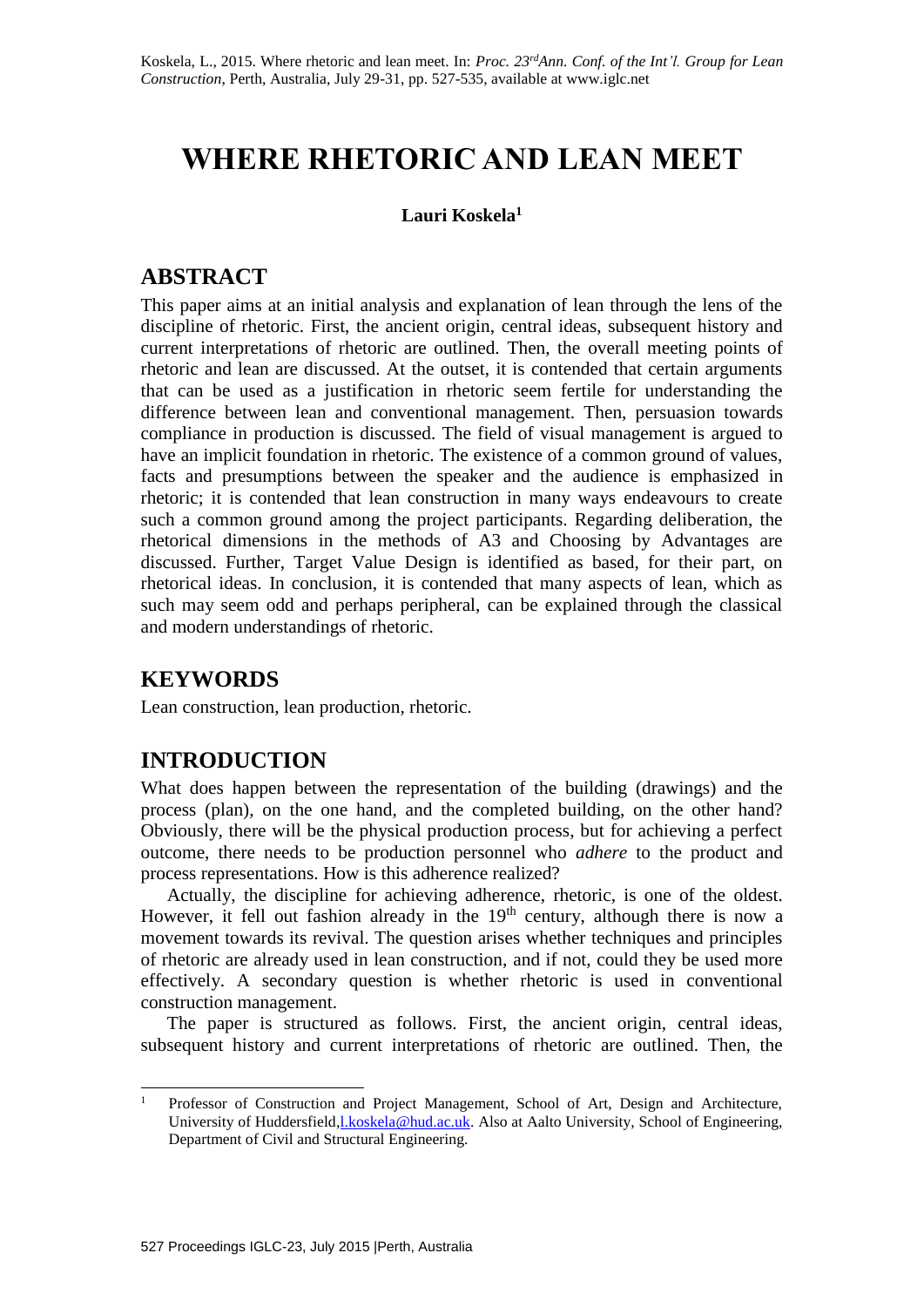overall meeting points of rhetoric and lean are discussed, focusing on fundamental arguments of production management, on compliance to drawings, standards, plans and instruction, on reinforcing common values and widening the informational common ground, on deliberating, promoting and assessing alternative courses of action, and on inventing requirements, issues and ideas. Conclusions are presented at the end of the paper.

# **RHETORIC**

## **ORIGIN**

The emergence of rhetoric was connected to the need of citizens to speak for themselves and persuade in courts of law in Greece of early Antiquity. A body of knowledge on how to speak publicly was formed. The great scientist of the time, Plato, had a negative view on rhetoric, but his pupil Aristotle systematized it in a treatise. The rhetorical tradition continued to the Roman time, during which several guidebooks on rhetoric were prepared. Cicero and Quintilian are among the more well-known experts and authors of rhetoric in Rome. Rhetoric was a central ingredient of education of sons of noble families, and this role of rhetoric continued until the modern time. Already in Antiquity, rhetoric showed the tendency of migrating, besides writing, to artistic and design fields, such as painting, music, sculpture and architecture (Ballard and Koskela, 2013; Koskela and Ballard, 2013).

### **CENTRAL IDEAS**

Already the Greek and Roman handbooks and treatises on rhetoric contained a wealth of descriptive, explanatory and prescriptive knowledge on oratory. Among the most well known were the stages of preparing and delivering a speech:

- *Inventio* (invention) concerns finding and discovering the topics of a speech; also determining the nature of the case, selecting the intention and analyzing the audience.
- *Dispositio*(arrangement) is about organizing the topics into a speech; parts into a whole.
- *Elocutio* (style) refers to different rhetorical methods and devices by means of which the topics were to be delivered.
- *Memoria* (memory) as a stage is related to the fact that in Antiquity, speeches were mostly delivered from memory.
- *Actio* (delivery) refers to the use of gestures, face expression, voice and similar during the delivery of the speech.

As an example of the early achievements of rhetoric, the suggestion for arranging a legal case by Corax  $(5<sup>th</sup>$  century BC) can be presented. His scheme, falling into guidelines for *dispositio*, contained the following: (1) Introduction, (2) Statement of the Case, (3) Argument Summary, (4) Proof of the Case, (5) Conclusion. Still today, the U.S. Supreme Court requires essentially the same structure to be used (Frost, 2005).

Besides methods and techniques, classical rhetoric embraced a powerful conceptualization of the rhetorical situation, consisting of the orator, the vehicle of persuasion (typically speech), and the audience. This allows for useful and interesting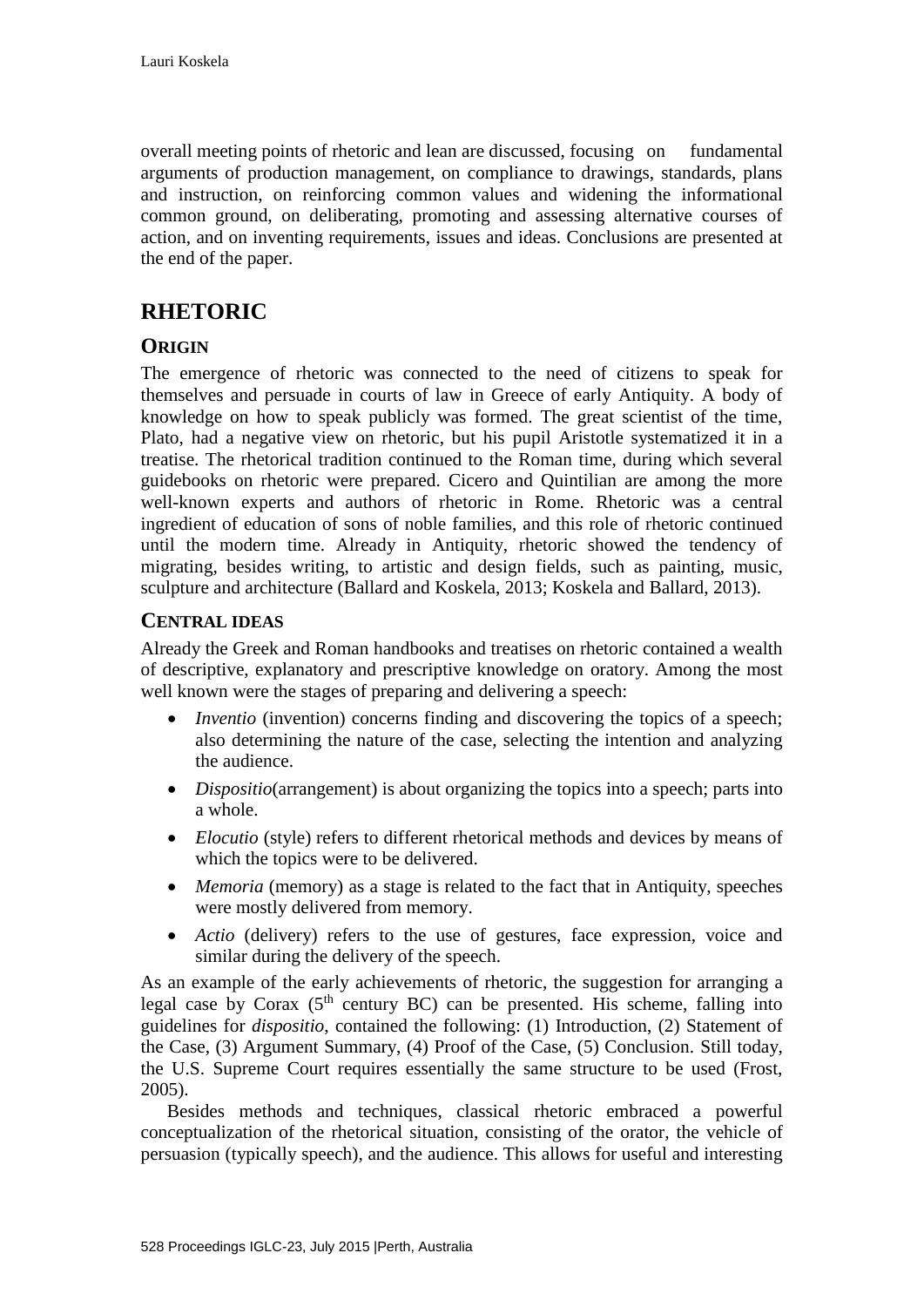analyses on situational compatibility of these three different elements. The related idea that a presentation should be adjusted to the intended audience is of course widely known. One more widely known piece of rhetorical knowledge concerns "common ground", that is, the shared values, facts and presumptions between the orator and the audience<sup>2</sup>.

#### **SUBSEQUENT HISTORY**

-

Since Aristotle's time, geometry had been seen to provide a model of necessary reasoning and rhetoric, in turn, a model for plausible reasoning. Descartes achieved a radical re-interpretation where only necessary reasoning was accepted as valid. Rhetoric was narrow down and relegated, especially by Ramus  $(1515 - 1572)$ , into mere elocution, ornamentation of speech (Sellberg, 2014).

Whilst Renaissance (from the  $14<sup>th</sup>$  to the  $17<sup>th</sup>$  century) was characterized by the reinvention of the scholarship of Antiquity, Enlightenment (from late  $17<sup>th</sup>$  to  $18<sup>th</sup>$ century) represented a counter-move, towards a new understanding, especially of natural science, and a rejection of the authority of classical authors. Indeed, Enlightenment started the so-called Modern period, one characteristic of which is the expectation that useful knowledge is something recently created. Rhetoric, having advanced already in Antiquity, did not fare well in this atmosphere. Of course, the narrowed-down definition of rhetoric influenced in the same direction. A further factor was that the achievements of rhetoric had the tendency of being subsumed by other emerging disciplines, with the outcome of hollowing out of the original discipline. Thus rhetoric encountered a slow decline; for example, the University of Helsinki lost its Chair of Rhetoric in 1852.

#### **CURRENT INTERPRETATIONS AND RE-INVENTIONS (OR ALMOST)**

In the beginning of the  $20<sup>th</sup>$  century, the void left by the neglected discipline of rhetoric started to be filled with new entrants, notably communication studies or communication theory. However, these fields lacked the clear focus, unity and historical continuity enjoyed by rhetoric in its heyday.

In the latter part of the 20th century, there have been initiatives to revive classical rhetoric, led notably by Perelman and Toulmin (2001). Among the newest literature, there are even examples where the historical continuity and the width of application of rhetoric is fully recognized. For example Hellspong (2013) presents rhetorical ideas and guidelines from Antiquity, at equal footing, alongside scholarly views from recent decades.

On the other hand, lacking knowledge of classical rhetoric has led to a situation where time-honored concepts and principles are re-invented (or almost), especially in social and managerial sciences. An intriguing example is provided by the concept of boundary objects, which was forwarded by Star and Griesemer (1989) alongside methods standardization as essential for cooperation between actors with different viewpoints. After that, the concept of boundary object has received constantly

<sup>2</sup>Noteworthily, the term "common ground" is of Anglo-Saxon origin. It seems to have been a legal term, a synonym of "common land" or "commons". Thus, the dictionary of Ash (1775) defines "commoner" as "one that has a right to the common grounds". However, this term has been used in a metaphorical sense from early on. For example, Burnet (1697) writes: "…taking that common ground, which both Moses and all Antiquity presents to us…".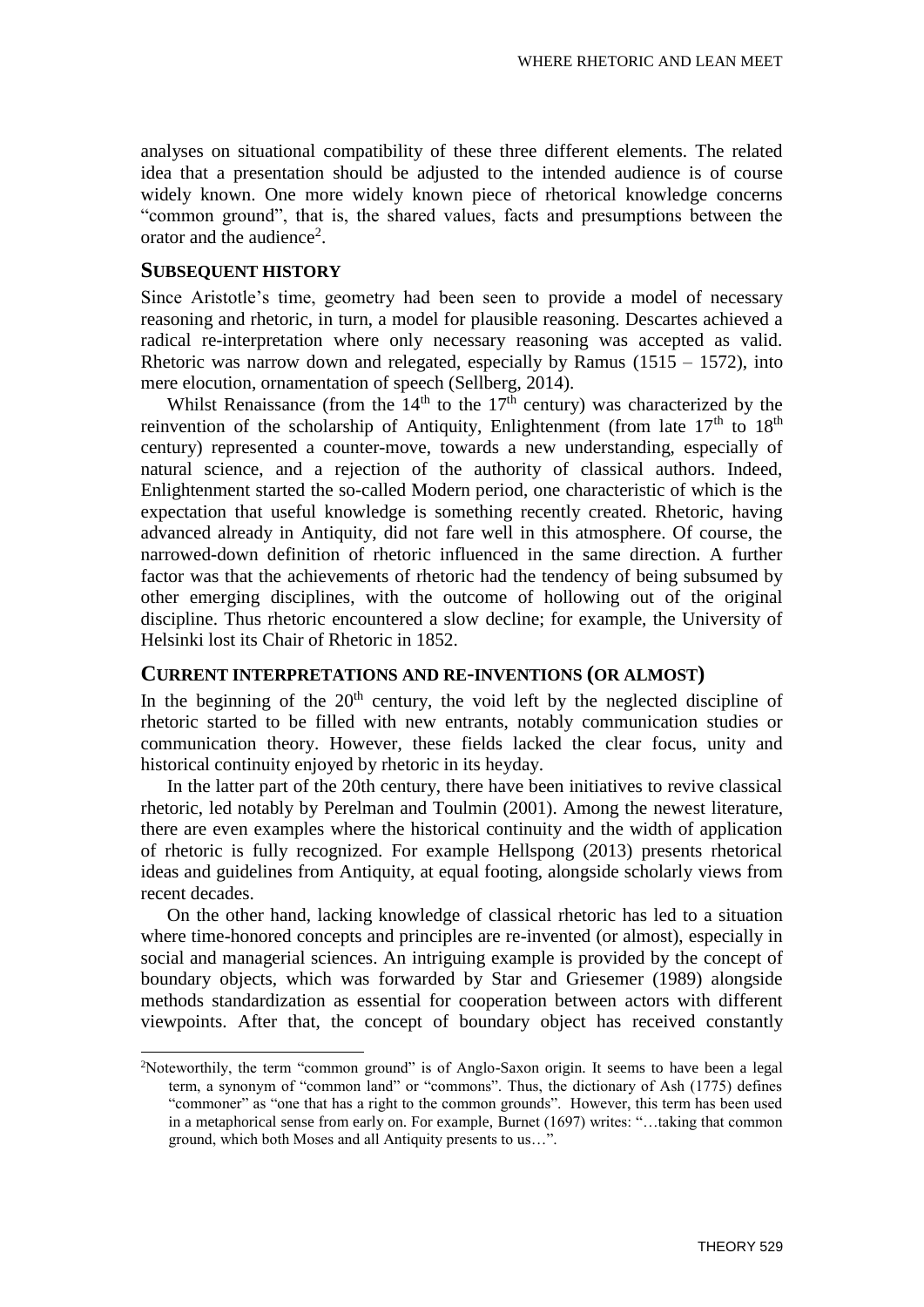increasing attention in social sciences, whereas the interest towards methods standardization has been negligible<sup>3</sup>. Actually, both concepts can be closely connected to rhetoric, especially to the idea of common ground<sup>4</sup>.

In turn, policy analysis and planning encountered an "argumentative turn" in the 1980's (Fisher and Forester, 1993), but seemingly without any idea that in Antiquity, one of the functions of rhetoric was precisely to help frame speaking about courses of action in public affairs.

A further example is provided by the language/action perspective, originated by the philosopher Austin (1962). He promotes, as a novelty, the concept of performative utterances, through which the speaker is doing something rather than merely saying something, without recognizing that the whole point of rhetoric is to do things with words: to persuade and secure adherence.

# **WHERE DO RHETORIC AND LEAN MEET?**

From the multitude of aspects where rhetoric and lean meet, the following are addressed in this presentation:

- Fundamental arguments of production management
- Compliance to drawings, standards, plans and instruction.
- Reinforcing common values, widening the informational common ground
- Deliberating, promoting and assessing alternative courses of action
- Inventing requirements, issues and ideas.

These are discussed in more detail in the following, also making reference to the state of affairs in conventional production management.

### **FUNDAMENTAL ARGUMENTS IN PRODUCTION MANAGEMENT**

Among the seventeen types of arguments that can be used for rhetorical purposes, listed by Perelman and Olbrechts-Tyteca (1969), at least the following have relevance for production management:

- Argument of means and ends
- Argument of best means
- Argument of waste

<sup>-</sup><sup>3</sup>That the idea of boundary objects so directly resonates with the premises of Actor Network Theory, while the connection of method standardization to it is less clear, may explain this discriminating treatment.

<sup>4</sup> Star and Griesemer (1989) characterize methods standardization as follows: "First, and perhaps most important, methods standardization allowed both biologist and collectors to find a common ground in clear, precise, manual tasks." Regarding boundary objects, the following quote is revealing: "At the core and beginning of his work, then, he placed a common goal and understanding, with boundaries from several different worlds which coincide. These coincident boundaries, around a loosely-structured boundary object, provide an anchor for more widely-ranging, riskier claims." Although the authors do not use the term "common ground", the description fits with it very well. The same applies to a specific type of boundary objects, standardized forms: "These are boundary objects devised as methods of common communication across dispersed work groups."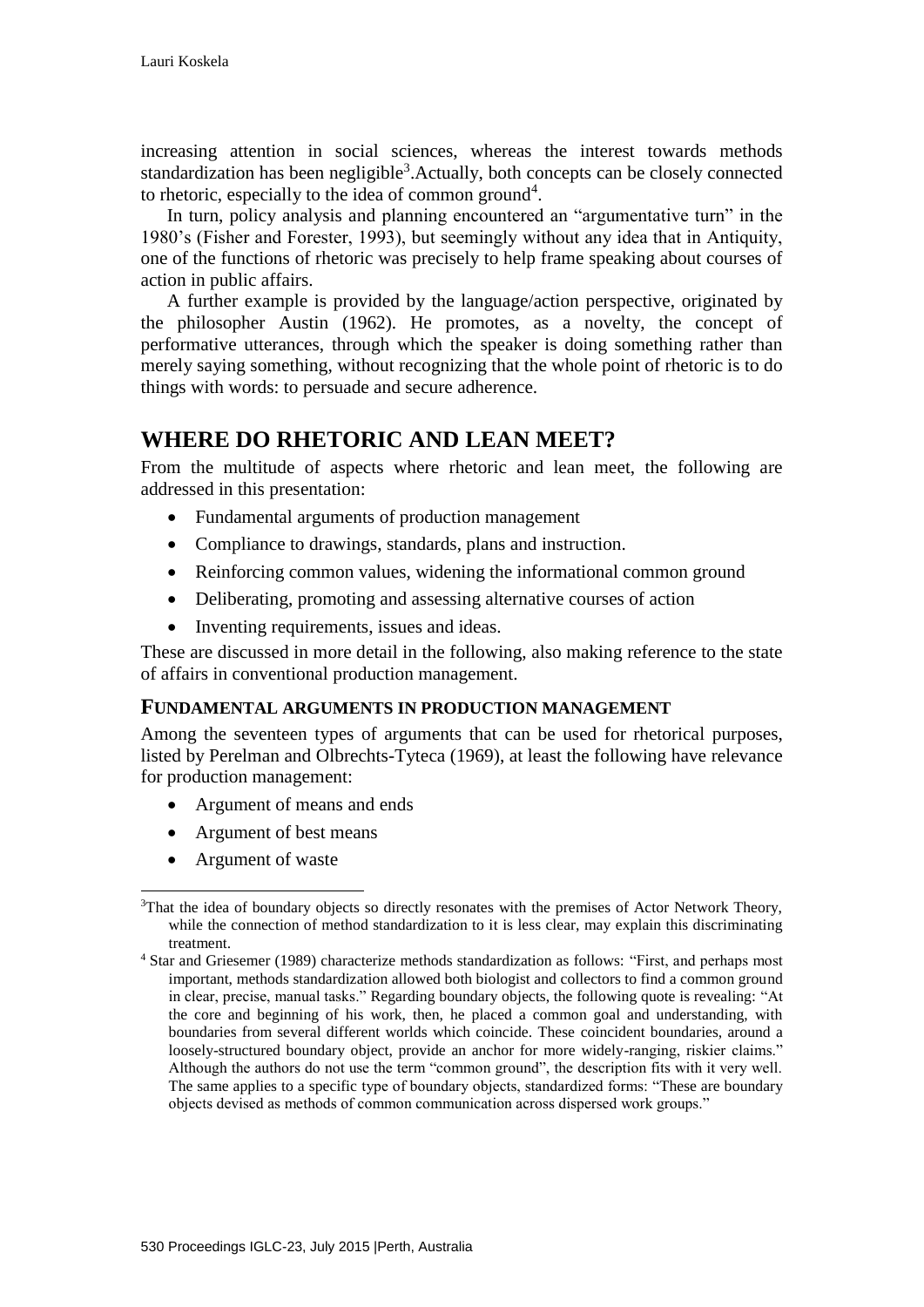Argument of unlimited development

As it is well known, from these, lean production is based on the arguments of waste and unlimited development. Conventional production management may be mostly be based the argument of means and ends, but also on the argument of best means (the idea of optimal production)<sup>5</sup>. The crucial thing is that the selection of the fundamental argument for shaping production management has far-reaching consequences: if the arguments of waste and unlimited development are relied on, practical efforts will focus on the determination of waste and its elimination through continuous improvement. In turn, if the arguments of means and ends, along with the best means, is relied on, practical efforts will focus on creating a feasible, and if possible, optimal plan<sup>6</sup>. In fact, this gives a high-level explanation for the difference of lean and conventional production management.

#### **COMPLIANCE**

1

In lean construction, one of the major means for achieving compliance is visual management. Galsworth (1997) defines a visual workplace, resulting from visual management, as follows: "A visual workplace is a work environment that is selfexplaining, self-ordering, self-regulating, and self-improving - where what is supposed to happen does happen, on time, every time, day and night." For the person encountering visual management for the first time, there are three surprising features: (1) the wide use of visual means in communication, (2) the tendency to make visual tools understandable for everybody, rather than just the team in question, (3) the pursuit of presenting all relevant information immediately at the place of work.

Actually, there is a rhetorical explanation for all of these three features. First, as commented by Perelman and Olbrechts-Tyteca (1969) as well as van Eck (2007), in classical rhetoric, verbal persuasion was fluidly connected to visual persuasion, and even further, visual arts like painting, sculpture and architecture were shaped based on rhetorical theory. Thus, visual persuasion – and this is what visual management ultimately is - can be seen as a generalization of rhetoric.

Second, although the consideration of the specific audience when preparing a speech is perhaps one of the most well-known principles of classical rhetoric, Perelman and Olbrechts-Tyteca (1969) contend that in rhetoric, the universal audience should also be taken into consideration, besides the specific audience. It seems that visual management seems to completely aligned with this recommendation.

Third, Perelman and Olbrechts-Tyteca (1969) view presence as a major rhetorical device. Indeed, it seems that in visual management, presence is directly and widely used, leading to the systematic posting of relevant information at the work face.

In comparison, the principles used for compliance in conventional production management are not very prominent. However, it is safe to say that these principles of visuality, universal audience and presence are hardly used. Necessary information and

<sup>5</sup>The fate of Critical Path Network (CPM) is illuminating. Whilst in early treatments (Moder and Phillips, 1964), the nature of CPM as optimization is emphasized, recent textbooks, like (Sears, Clough andSears, 2008) characterize CPM as a predictive model, useful for the management of construction projects. Thus, there has been a withdrawal from the argument of best means to the argument of means and ends.

<sup>&</sup>lt;sup>6</sup>It can be argued that there is also a presumption of the nearly perfect realization of the optimal plan and thus absence of waste.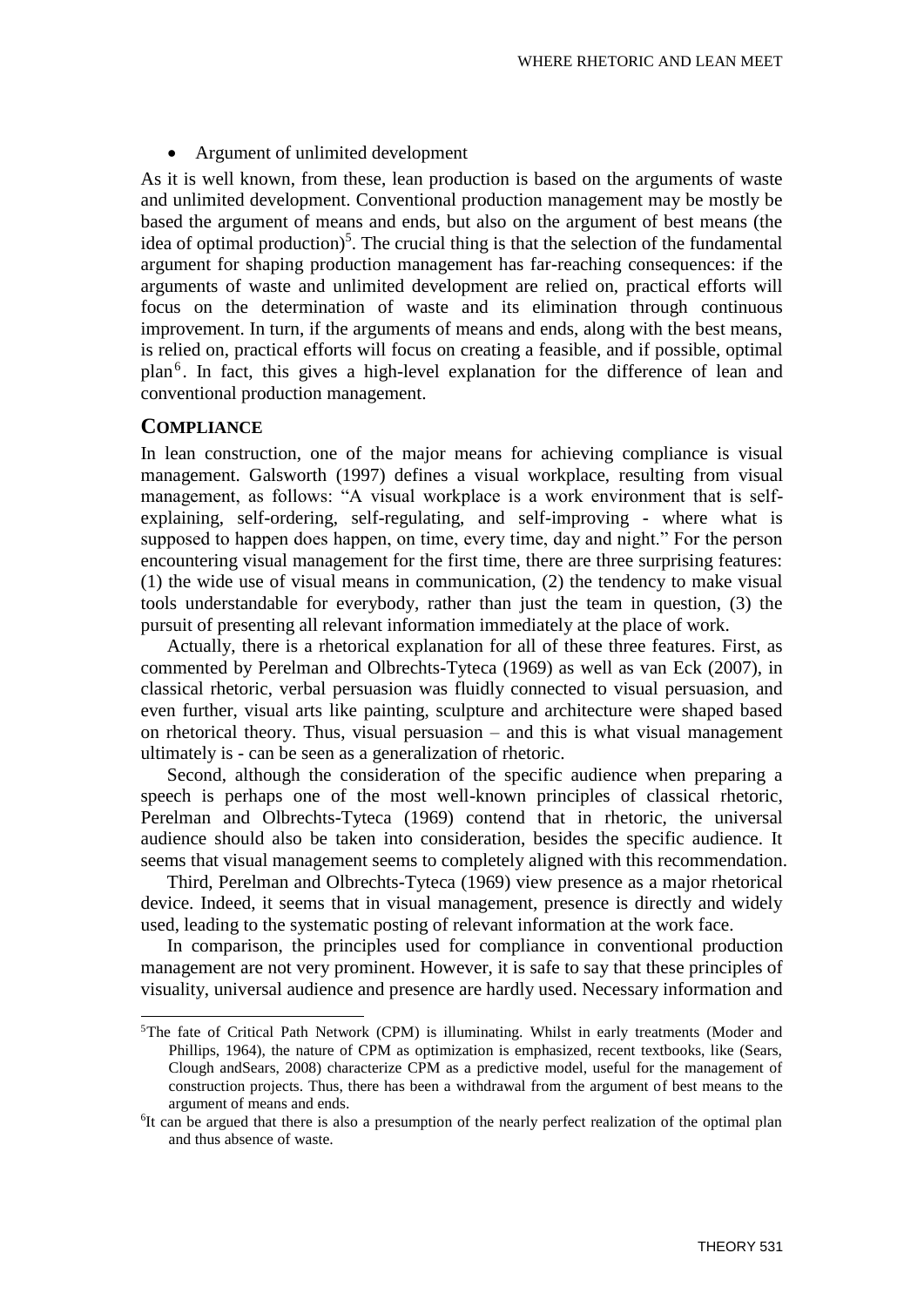knowledge is expected to exist in textual form or to be tacitly held by the operatives, technical language understood in the context is seen sufficient, and external means (databases, shelves) for storing the information/knowledge are considered adequate.

#### **COMMON GROUND OF VALUES, FACTS AND PRESUMPTIONS**

The starting point of persuasion in classical rhetoric is that there is a common ground between the orator and the audience, consisting of common values, mutually known facts, and commonly held presumptions. Indeed, the orator is advised of the importance of communion with the audience (Perelman and Olbrechts-Tyteca,1969).

Lean construction is extensively using methods for reinforcing common values, providing facts for everybody and thus enlarging the common ground. The abovementioned methods of visual management seem often to be geared towards this. Especially, the practice of the Big Room seems to be a paramount means towards creating a broad and solid common ground. Also, the phase planning and the weekly planning sessions of the Last Planner System of production control (Ballard, 2000) seem to function to the same effect.

Instead, conventional production management, structured as a command and control hierarchy, seems not geared of widening and strengthening the common ground.

#### **DELIBERATION**

1

In matters related to design and planning, there needs to be "the customer's voice" but actually there are a multitude of voices, and each wants to persuade in the discussion on what should be done. In this discussion, the importance of using the whole palette of the rhetorical arsenal accentuates, for example all the categories of influencing: *logos*, *ethos* and *pathos*. It is also opportune to quote Perelman and Olbrechts-Tyteca(1969) regarding one easily overlooked issue, order<sup>7</sup>:

"For order is also one of the conditions that determine amplitude; it is the selection of matters that will be taken into consideration by the participants. Attention to order ensures not only that individual reflection shall not stray into wrong paths, but also – and this is the most interesting point – that fruitful paths shall not be prematurely abandoned. In other words, order ensures that particular premises are given sufficient presence for them to serve as starting points for reflection."

In the following, two methods for deliberation used in Lean Construction are analyzed: the method of A3 and Choosing by Advantages.

In his book "The Toyota Way", Liker (2005) presents the "A3 Report" as an example of an efficient communication tool (under Principle 13: Make decisions slowly by consensus, thoroughly consider all options; implement decisions rapidly). The question is about an A3-sized structured document for problem solving, proposing action or project status reporting. The A3 method has rapidly diffused and proved effective. What is the explanation?

From a rhetorical viewpoint, the question is about standardized order: A3 provides a standardized method and documentation for problem solving, proposals and review

<sup>&</sup>lt;sup>7</sup> It is worth noting that Set Based Design endeavours to allow more time for the development and comparison of alternative solutions, in full alignment with the quoted statement by Perelman: "fruitful paths shall not be prematurely abandoned". A closer analysis of this connection is left for future research.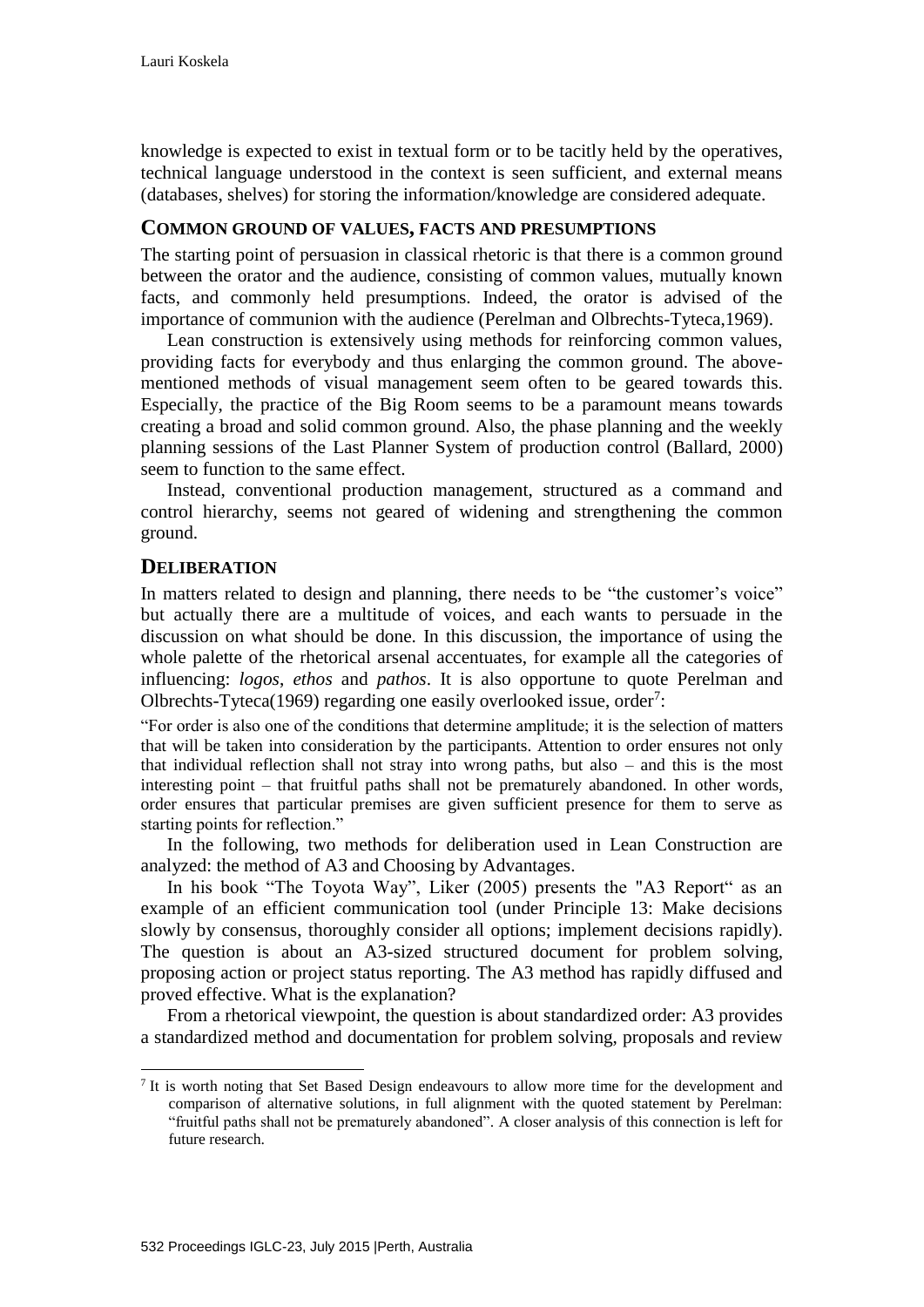reports, analogously to the standardized order of presenting a case at a law court. Due to this standardization, people with different viewpoints are able to contribute and collaborate.

Choosing by Advantages (CBA) is a system (Suhr, 1999) that directly considers (relative) advantages of alternatives and makes comparisons based on these advantages – rather than trying to present the advantages numerically along one axis (usually costs) (Arroyo, Tommelein and Ballard, 2014). It is now in common use in lean projects.

Classical rhetoric was seen by Aristotle as a way of presenting arguments to facilitate judgment. The method of Choosing by Advantages, in trying to simplify and display the crucial criteria for decisions, seems aligned with the Aristotelian goals for rhetoric. Indeed, Arroyo, Ballard and Tommelein (2014) argue that CBA provides the right framework to ask questions and find arguments to influence decisions. Especially, all options should be analyzed using *logos* (the facts and differences among the alternatives), *ethos* (the opinion of the relevant specialists about the impact of the advantage) and *pathos* (the sense of how this advantage will affect others). The authors thus state that the alternatives should be judged based on how they work, how they are perceived by expert judgment, and how they appeal to the users.

In conventional production management, the tendency is to assign problem solving to experts, who come up with a solution, documented through a memo. The selection among alternatives is carried either intuitively or using a method that converts the merits of each alternative into a single number. Although the mobilization of the knowledge of a wider group is in principle possible in both cases, there are hardly ways of doing it in a systematic and transparent way.

### **INVENTING**

In the productive context, inventing can be interpreted as creation of new ideas for design and planning and problem solving. Classical rhetoric suggested finding ideas from "places", *topoi,* regarding which the ancient rhetorical treatises gave extensive lists.

In lean construction, there is especially one method in use that is aligned to inventing: Target Value Design (Zimina, Ballard and Pasquire, 2012). In this method, a setting is created for a continuous, collaborative inventing of new improvement ideas. Arguably, the frequently and regularly updated cost information, providing visibility to the extent of improvements already achieved and to be achieved, feeds to the common ground of values held and facts known by parties involved in Target Value Design. Thus, although somewhat similar methods to *topoi*(such as TRIZ) currently exist, it is rather the basic rhetorical ideas related to common ground that seem to be used in lean.

In conventional production management, the expectation of creativity seems to be directed either to the early stages of design or planning, or it is secured by external experts, like in the case of value engineering.

# **CONCLUSIONS**

The analyses made indicate that many aspects of lean, which as such have seemed odd and perhaps peripheral, can be explained through knowledge associated to the discipline of rhetoric. There is no evidence to claim that rhetorical ideas would have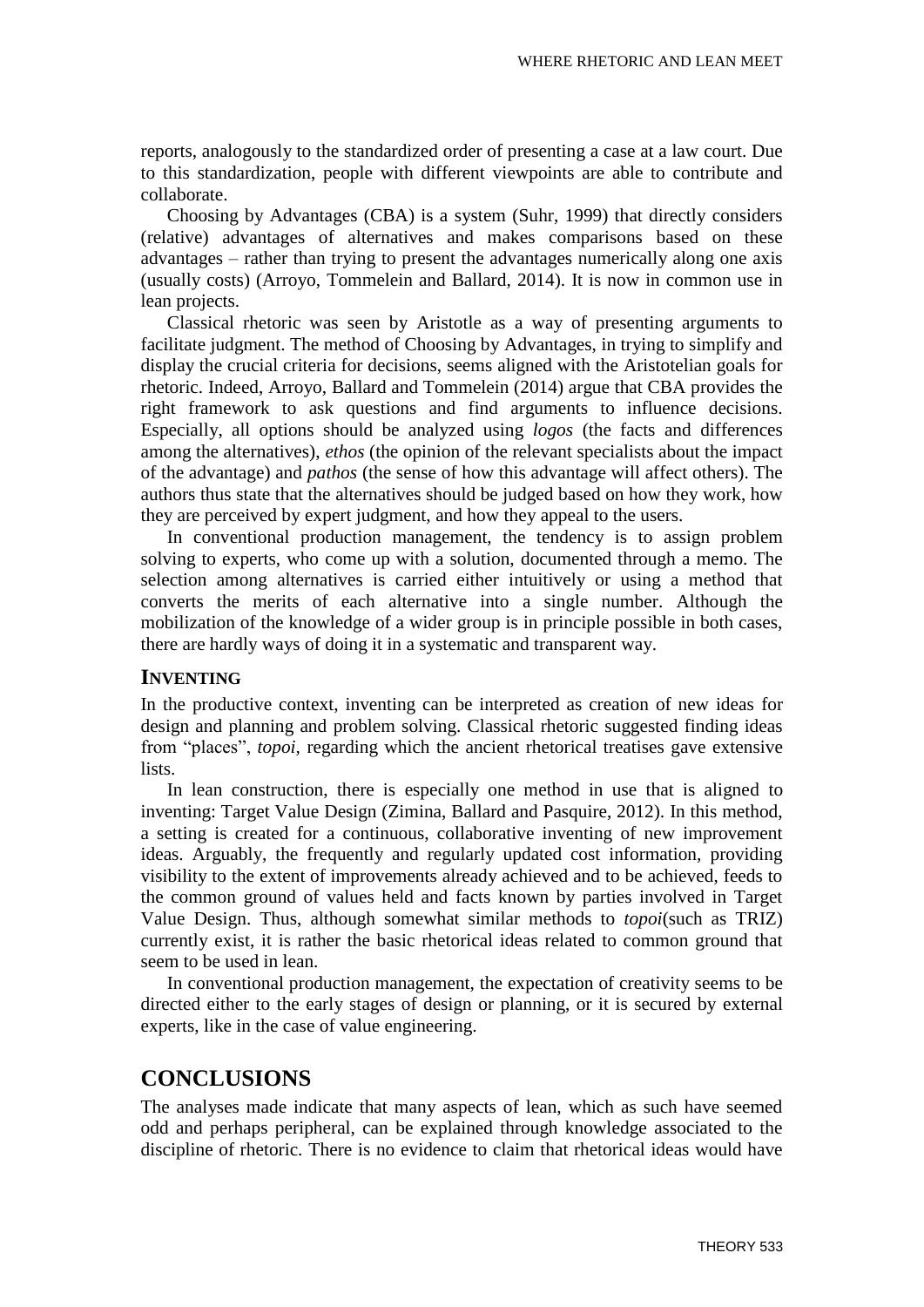been deliberately used; rather it seems that in a search of working methods, solutions, which implicitly contain rhetorical ideas, have proven their superiority. In turn, conventional production management is characterized by an almost total absence of rhetorical mechanisms.

These initial findings are novel and important for the sake of theoretical explanation of lean; once again, it is found that lean subscribes to very different concepts and principles in comparison to conventional production management. The argument that in lean, a number of simple rhetorical mechanisms are widely used, will probably be helpful in the explanation and implementation of lean in the industry.

Moreover, the findings open up a new front for empirical research for assessing and determining the rhetorical phenomena in lean. Especially, it will be interesting to investigate and compare the use of rhetorical mechanisms in lean and conventional construction and determine their impact in terms of achieved outcomes.

## **REFERENCES**

- Arroyo, P., Ballard, G. and Tommelein, I.D., 2014. Choosing by advantages and rhetoric in building design: relationship and potential synergies. In: *Proc. 22nd Ann. Conf. of the Int'l Group for Lean Construction,* Oslo, Norway, June 23-27.
- Arroyo, P., Tommelein, I. D. and Ballard, G., 2014. Comparing AHP and CBA as decision methods to resolve the choosing problem in detailed design. *Journal of Construction Engineering and Management*, 141(1).
- Ash, J., 1775. *The New and Complete Dictionary of the English Language. Vol. 1*. London: Edward and Charles Dilly in the Poultry and R. Baldwin in Pater-Noster Row.
- Austin, J. L. and Urmson, J. O., 1962. *How to Do Things with Words. The William James Lectures Delivered at Harvard University In 1955*. Oxford, Great Britain: Clarendon Press.
- Ballard, G. and Koskela, L.,2013. Rhetoric and design. In: *Proc*. *19th Int'l. Conf. on Engineering Design*, Sungkyunkwan University, Seoul, Korea, August 19-22.
- Ballard, H. G., 2000. *The Last Planner System of Production Control*. Ph.D. The University of Birmingham.
- Burnet, T., 1697.*The Theory of the Earth: Containing an Account of the Original of the Earth, and of All the General Changes which it Hath Already Undergone, Or Is to Undergo Till the Consummation of All Things*. London: Walter Kettilby, at the Bishop's-Head in S. Paul's Church-Yard.
- Fischer, F. and Forester, J., 1993. *The Argumentative Turn in Policy and Planning*. Durham: Duke University Press.
- Frost, M., 2005. *Introduction to Classical Legal Rhetoric: A Lost Heritage*. Ashgate: Aldershot.
- Galsworth, G. D., 1997. *Visual Systems: Harnessing the Power of The Visual Workplace.* American Management Association.
- Hellspong, L., 2013. *Argumentationens Retorik. Handbok*.*(Rhetoric of argumentation.Handbook.)*. Lund: Studentlitteratur.
- Koskela, L. and Ballard, G., 2013. The two pillars of design theory: Method of analysis and rhetoric. In: *Proc*. *19th Int'l. Conf. on Engineering Design*, Sungkyunkwan University, Seoul, Korea, August 19-22.
- Liker, J. K., 2005. *The Toyota Way.* New York, NY: McGraw-Hill.